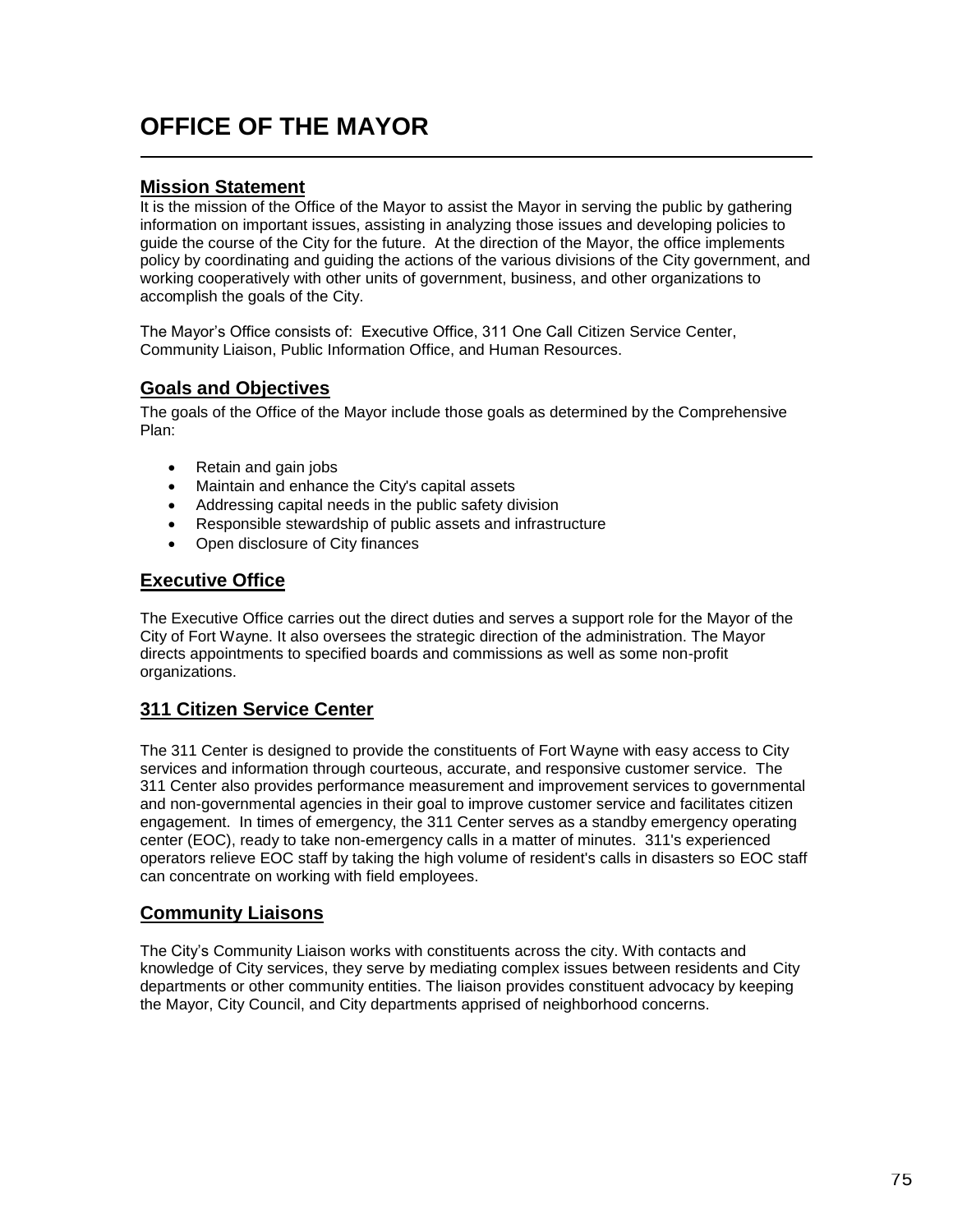### **Public Information Office**

The Public Information Office provides accurate information about City administrative policies, services, programs, events and matters of public interest to a variety of audiences, including media, taxpayers, City Council, community partners, other units of government, neighborhood leaders, City employees and state/national groups. The Office distributes content electronically to local, statewide and niche/specialty newspapers and publications, radio stations, television news outlets and other media to provide the public with pertinent information, especially in times of emergencies.

Public Information supports City divisions and departments to help effectively communicate information about City government to media through news releases and press conferences and the public. They are tasked with taking complex and specialized subject matter and synthesizing it into easily understandable content.

#### **Human Resources**

The goal of the Human Resources Department is to provide services efficiently to employees, applicants, and the public at the least cost to the City's taxpayers. Services include the facilitation of positive employee and labor relations, employee communications, benefits administration, training and counseling; employee recordkeeping; classification of employee positions; policy and procedure development; union contract negotiations, interpretations and enforcement; recruiting; and testing of applicants.